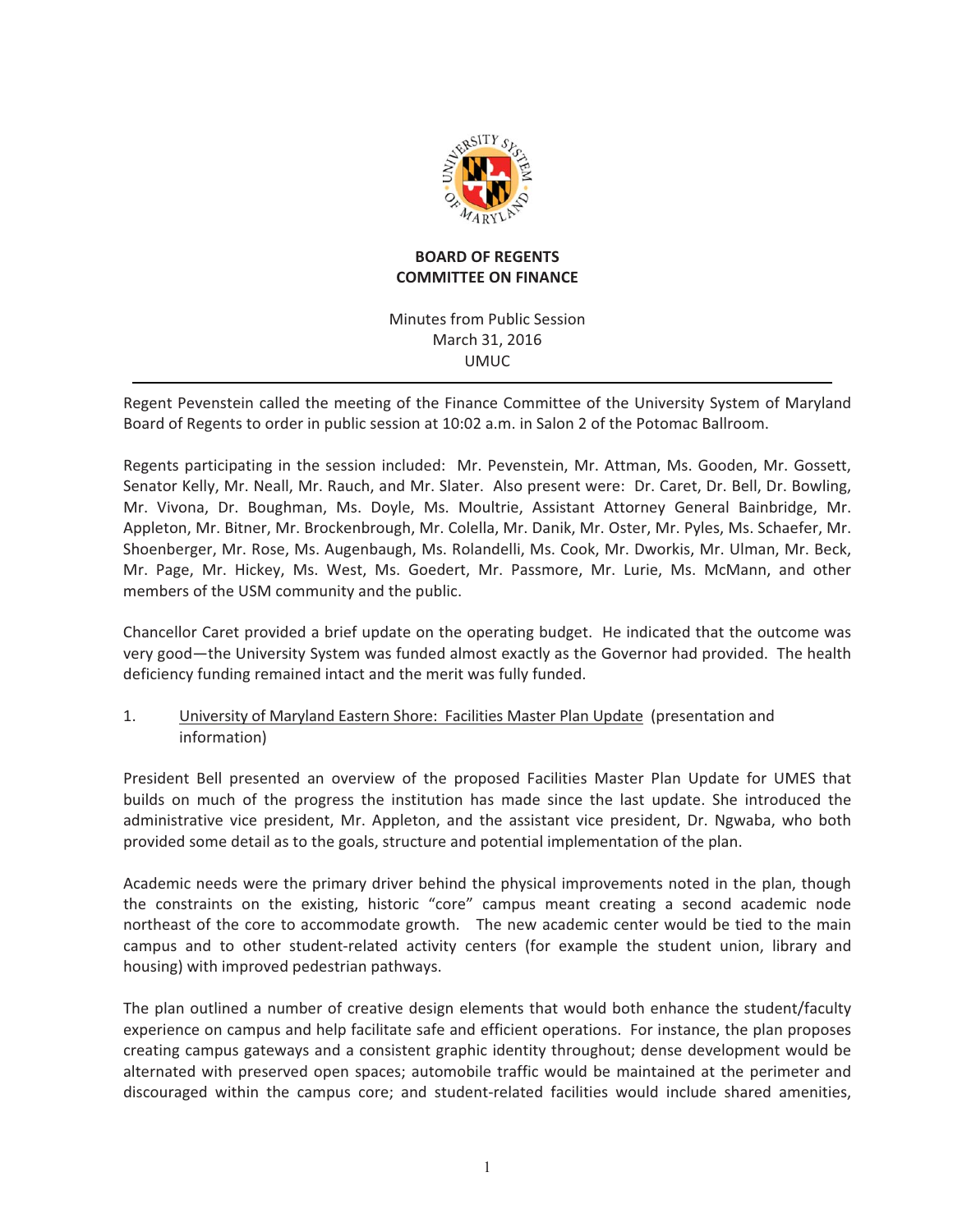classrooms and study nooks to accommodate impromptu meetings and discussions among students, or what the planning firm called "sticky collision."

The plan emphasized environmental sustainability as well as community impact and participation in the process. The plan also proposes phased implementation of new construction and renovation projects that would be considered as part of the capital budgeting process.

Following the presentation, there was a brief discussion of the proposed pharmacy facility and the status of the program accreditation. President Bell explained that planning is to occur in FY17-18, with construction following in FY19-20. In the meantime, some of the faculty members who had been in shared space have been moved to individual offices. President Bell indicated that she is hopeful that the short and long-term plans for the program will satisfy the accrediting agencies. Regent Gooden suggested that it would be beneficial to incorporate a discussion of academics and the pharmacy building as part of the master plan. President Bell agreed.

Regent Pevenstein thanked President Bell and her staff for presenting UMES' ambitious plan.

#### 2. USM Enrollment Projections: 2016 - 2025 (action)

Dr. Passmore presented the enrollment projections. Described as a solid enrollment projection, enrollment is anticipated to grow moderately but steadily. Overall enrollment is expected to increase in fall 2016 by around 5,700 (about 4%), from 164,500 to just over 170,200. Overall projected headcount growth for the ten-year period will be 17%, an increase from 164,500 to nearly 192,300, or around 27,800 students. Most of the growth is concentrated at UMUC. Dr. Passmore reviewed three broad systemwide challenges that continue to exist: structural changes to the market (including aggressive competition for students), cost/budget pressures, and demographic cycles and change. He noted that we are in the midst of the *baby bust echo*. *baby-*

Institutional growth plans fell into three categories: high growth (UMUC, BSU, CSU, UMES), moderate growth (Frostburg, Salisbury, Towson, UMBC, UB), and no growth (UMCP, UMB). In an effort to strengthen the overall USM enrollment strategy, Dr. Passmore explained that the Chancellor recently asked the presidents to consider the specific issues that they face in terms of growth. They identified four major challenges: insufficient number of potential students in the pipeline; plenty of demand but poor cost structure; the need to prioritize other aspects of mission over growth; and the need to continue to apply technological innovations to maintain growth. Regent Slater asked about the plans for-several of the institutions—what makes you think these institutions will have high growth? Dr.<br>Passmore responded that in order to be effective—the business model of the three institutions show Passmore responded that in order to be effective—the business model of the three institutions show that the economies of scale must improve—those institutions will need to grow over time. The enrollment projections reflect what is possible and necessary. There is a recently completed white paper on this matter which is currently under review. The plan is to incrementally increase retention and graduation rates. Mr. Vivona pointed out that several of the projected high growth institutions have acquired an enrollment consultant and are also employing data-driven enrollment analytics. He pointed to Frostburg's recent success. He added that the statewide data show that there are 15,000 high school graduates in Maryland who do not enroll in college. Responding to a question about the 55% degree attainment goal, Dr. Passmore indicated that it will be a real challenge to meet the goalthe USM would likely need 180,000-190,000 enrollments in the pipeline to achieve the 55% level. Mr. Vivona pointed out that there are five USM institutions with high graduation rates that cannot take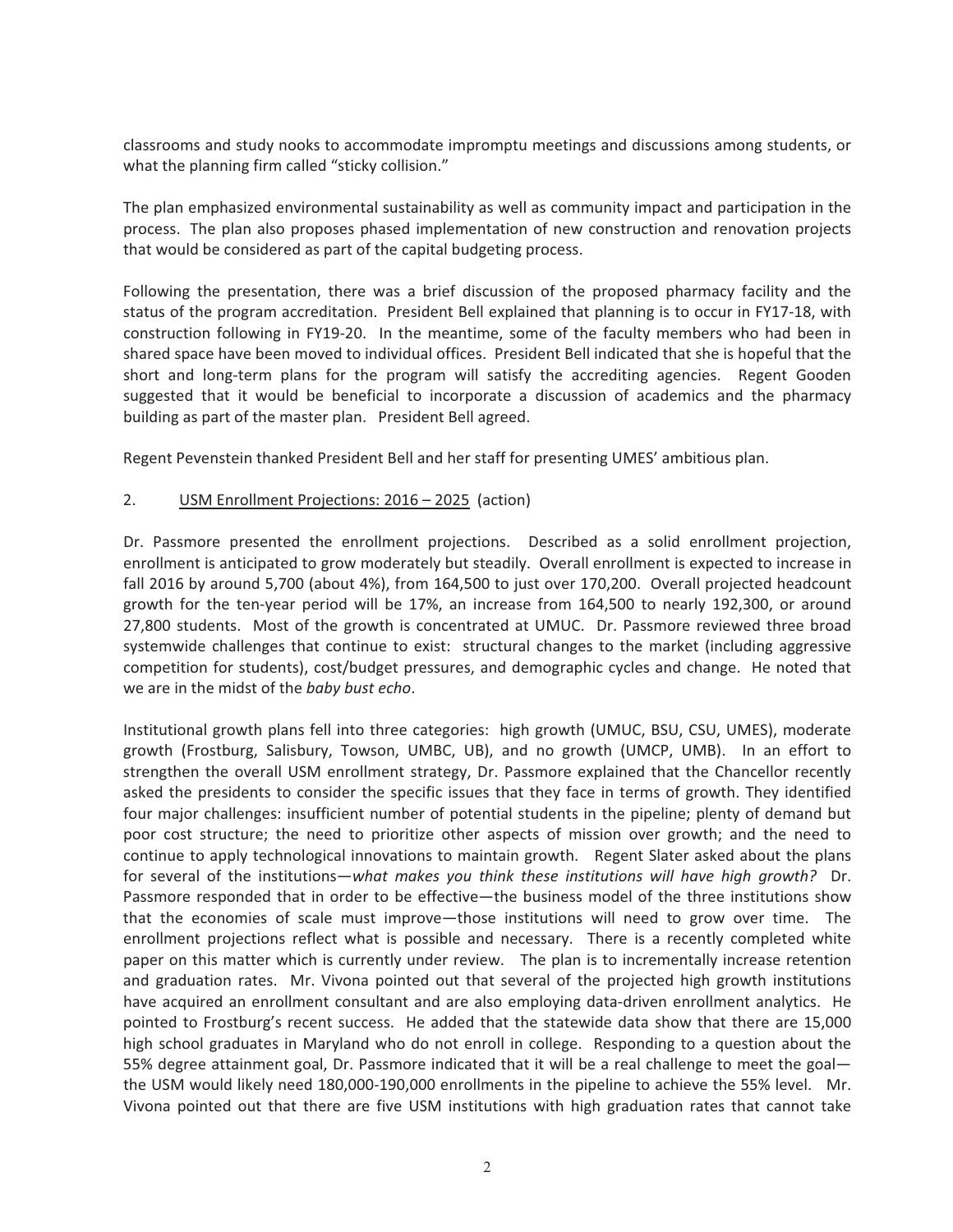more students due to a lack of enrollment funding, adding that the goal would be attainable with enrollment funding.

#### **The Finance Committee recommended that the Board of Regents approve the enrollment projections.**

(Regent Neall moved recommendation, seconded by Regent Gooden; unanimously approved)

### 3. Frostburg State University: Discussion of Student Housing (information)

Mr. Beck introduced the item as a follow-up from the November Finance Committee presentation and discussion on housing at the University. He explained that the University has worked on a number of issues with the vice chancellor and System staff. As part of its System-Funded Construction Program request, Frostburg has submitted a formal project request for consideration and it will be a part of the discussion at the annual capital workshop in May. He then turned to interim president Tom Bowling, who provided a presentation that addressed several critical points. As suggested by the committee members in November, Frostburg expanded its housing plans to include both a new facility and funding for ongoing, phased renovation of its existing housing units. This would mean shutting down just one building or significant portion thereof during spring semester, when overall residency is typically reduced, preventing the loss in revenue. Phased renovation would begin in FY18, with a new residence hall anticipated to come online in FY20. The University is proposing a phased-in on-campus residency requirement for freshmen and sophomores, designed to improve students' academic success and retention, as well as build in them a stronger connection to the University and fellow students. Dr. Bowling explained that the benefit goes beyond creating demand for housing; considerable research indicates that on-campus living has a positive impact on student outcomes, academic progress and retention, regardless of race or gender. Finally, there had been concern that new housing may conflict with an existing public/private on-campus project called Edgewood Commons. Dr. Bowling informed the committee that the owners of the Edgewood facility provided a letter of support and satisfaction with the University's measures to ensure stable occupancy at Edgewood.

The report by Frostburg was provided for information only. A funding proposal for new and renovated housing on campus will be considered during this year's capital budget cycle that begins with the May Workshop. Regent Slater indicated his interest in reviewing the project among the list of recommendations for funding in May.

#### 4. University System of Maryland: Self-Support Charges and Fees for FY 2017 (action)

Regent Pevenstein explained that the process for approving tuition and student fees occurs in two separate stages. This schedule concerns only those non-mandatory charges which are not part of the state budget. He pointed out that Frostburg's request of a 5% room increase was related to the previous discussion on the planned renovation and updating of the residence halls.

# **The Finance Committee recommended that the Board of Regents approve the proposed self-support charges and fees for FY 2017 as set forth in the item's schedule.**

(Regent Gossett moved recommendation, seconded by Regent Gooden; unanimously approved)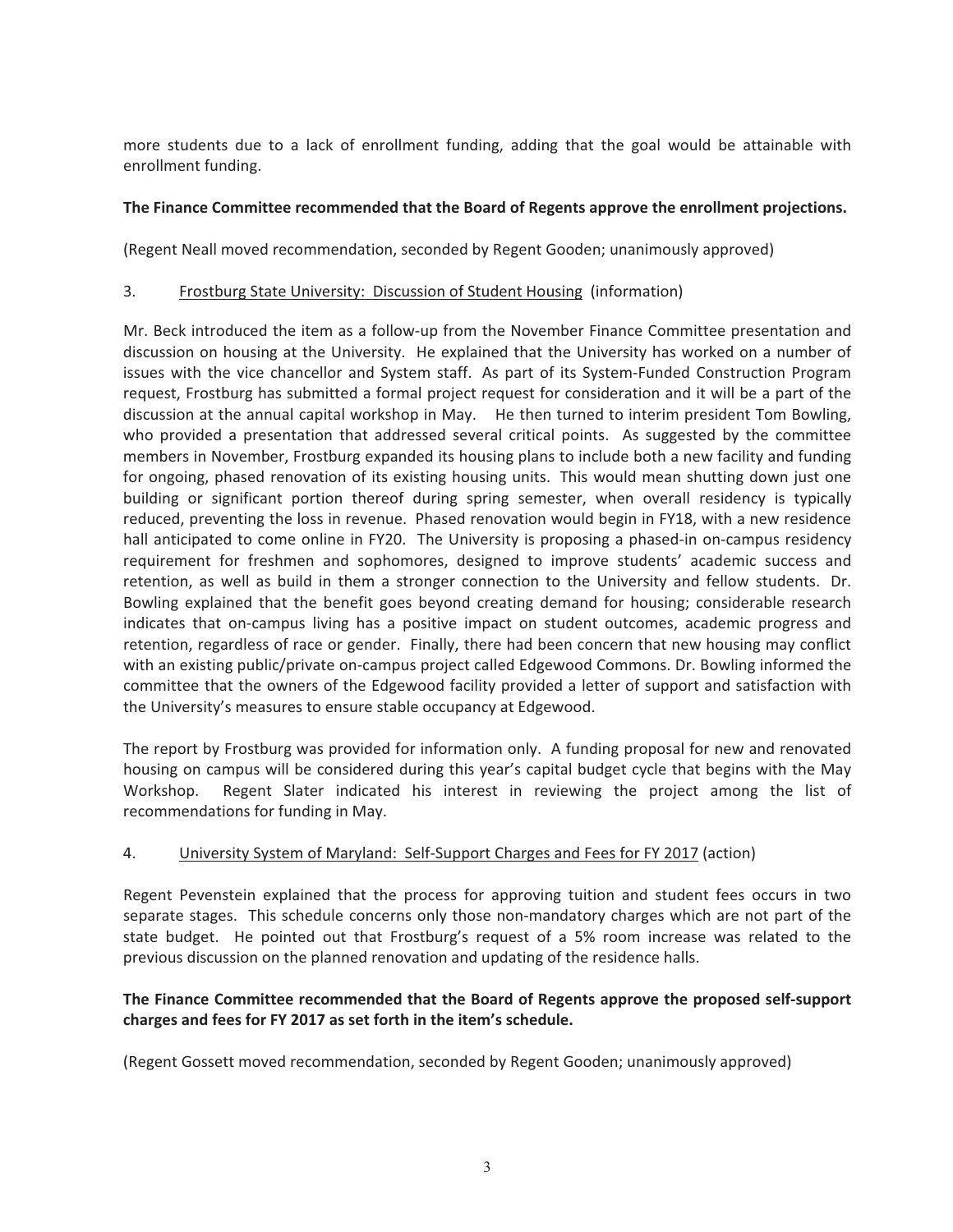# 5. Proposed Board Policy on Criminal Background Checks for Faculty and Staff Employees (action)

Regent Pevenstein introduced the item. At the request of the Council of USM Presidents, the System convened a workgroup consisting of USM and institution staff and attorneys representing the Office of the Attorney General and institution in-house counsel to examine creation of a policy to develop a clear and uniform set of expectations for USM institutions that capture state and federal law requirements. The proposed policy has been reviewed and approved by USM institution leadership and the Office of the Attorney General among others.

# **The Finance Committee recommended that the Board of Regents approve the USM Policy on Criminal Background Checks for Faculty and Staff as presented.**

(Regent Pevenstein moved recommendation, seconded by Regent Gooden; unanimously approved)

# 6. University of Maryland, Baltimore County: Food Service Contract Renewal (action)

Regent Pevenstein informed the committee that UMBC is seeking the Board's approval to renew its ongoing food service contract with its current provider, Chartwells. The campus continues to be pleased with the provider. The renewal contains a 2.6% increase over the current year in line with the CPI and the contract.

# **The Finance Committee recommended that the Board of Regents approve for UMBC the renewal of** the contract with Compass Group USA by and through its Chartwells Division for a term of one year as described in the item.

(Regent Pevenstein moved recommendation, seconded by Regent Gossett; unanimously approved)

# 7. University of Maryland, Baltimore: Dental Student Clinics Management Contract (action)

Mr. Pevenstein stated that UMB seeks to award a contract to U.M. FDSP Associates for the day-to-day operations of the student dental clinics. This group is not-for-profit and has been running the clinics for many years. The estimated dollar amount for the upcoming contract year is \$10.8 million.

# The Finance Committee recommended that the Board of Regents approve for the University of Maryland, Baltimore the request to enter into a contract with U.M. FDSP Associates, P.A. as described in the item.

(Regent Pevenstein moved recommendation, seconded by Regent Gossett; unanimously approved)

# 8. University of Maryland, College Park: Lease of Building 011 located at 4425 Paint Branch Parkway, College Park (action)

Regent Pevenstein indicated that the next two items involved nominal leases with the group Warhorse, LLC in UMCP's Innovation District. He pointed out that they have big plans for the site-taking two old properties and turning them into something of value. Regent Rauch inquired about the availability of a transparent business plan and the process used to reach agreement with this developer. Mr. Colella indicated that the University has pro forma statements that model revenue and expenses that can be made available to the members of the Board. He noted that it will be unique and exciting to activate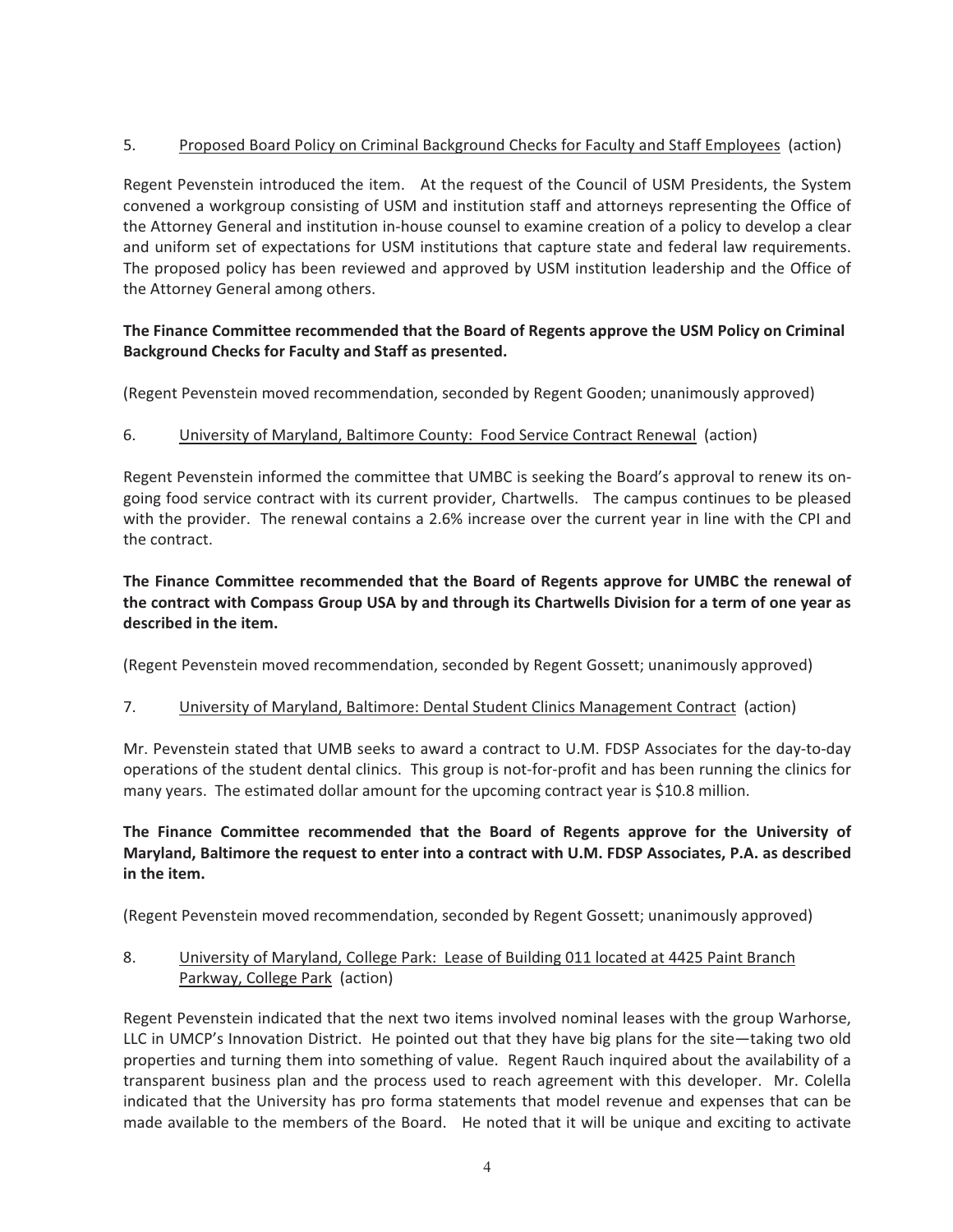these projects at the same time as the new hotel. He went on to say that the campus has an Innovation Plan that was developed by Ayers Saint Gross, and assumed that the initial action would take place on the clear parcels; however, the developer approached the campus with an unsolicited proposal focused on the two vacant buildings on the site.

The Finance Committee recommended that the Board of Regents approve for the University of Maryland, College Park to execute a Lease of Building 011 to the Tenant under the terms described in the item; and, delegate to the Chancellor the authority to finalize all agreements pursuant to the University System of Maryland Policy on Acquisition, Disposition and Leasing Real Property.

(Regent Pevenstein moved recommendation, seconded by Regent Gooden; unanimously approved)

### 9. University of Maryland, College Park: Lease of Building 006 located at 7761 Greenhouse Road, College Park (action)

Regent Pevenstein noted that this lease was also in the Innovation District, and involved a joint venture between Warhorse, LLC and Chesapeake Realty Partners. Mr. Ulman, working with UMCP as its chief strategy officer, indicated that he would be making a presentation later in the afternoon to the Economic Development Committee. He explained that it was imperative to open phase I of the Innovation District with more than just the hotel and that the adaptive re-use of the structure would provide much needed co-working space in the area. He believes that both facilities will be up and running within the year.

The Finance Committee recommended that the Board of Regents approve for the University of Maryland, College Park to execute a Lease of Building 006 to the Tenant under the terms described in the item; and, delegate to the Chancellor the authority to finalize all agreements pursuant to the University System of Maryland Policy on Acquisition, Disposition and Leasing Real Property.

(Regent Pevenstein moved recommendation, seconded by Regent Attman; unanimously approved)

### 10. University of Maryland, College Park: Exchange of 7505 and 7511 Yale Avenue for 7612 Mowatt Lane in College Park (action)

Mr. Colella summarized the item. The Hillel Center desires to expand and cannot do so on its existing site near the Smith School of Business. Working together with the campus, they have found a suitable property and agreed to a property swap. Based on the results of four appraisals, the University will pay Hillel \$500,000 to account for the difference in the property values. During the period of construction, Hillel will lease its current site until such time as its new building is ready. Mr. Colella indicated that following Hillel's relocation, the University will use the facility for meeting space, noting that it contains a kitchen. Importantly, the land will provide better access to the University's Buddington property.

The Finance Committee recommended that the Board of Regents approve for the University of Maryland, College Park to execute the Exchange Agreement under the terms described in the item and delegate to the Chancellor the authority to finalize all agreements pursuant to the University **System of Maryland Policy on Acquisition, Disposition and Leasing Real Property.** 

(Regent Attman moved recommendation, seconded by Regent Gooden; unanimously approved)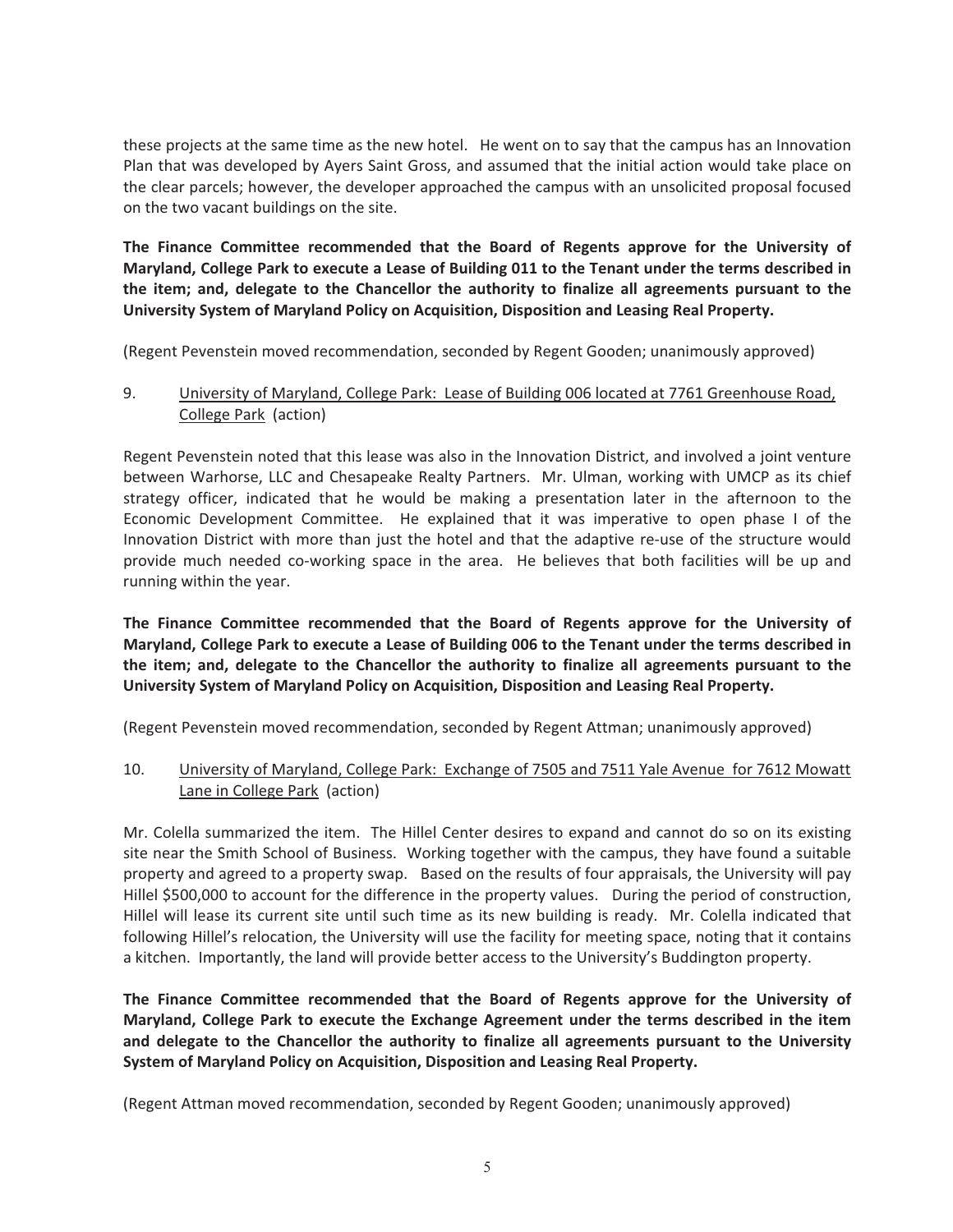# 11. University of Maryland, College Park: Ground Lease and Exchange Agreement with the Owner Entity Fund, LLC (action)

Mr. Colella explained that the University will receive 8 acres of land at its entrance from University Blvd. near the Xfinity Center. He described that the party that controls this land is seeking to develop marketrate housing near the College Park metro station. The two parties have agreed to a land exchange and ground lease deal. The campus views the development of the housing aimed at professionals and recent University graduates as part of the activation of the research park.

**The Finance Committee recommended that the Board of Regents approve for the University of** Maryland, College Park to execute an Exchange Agreement and Ground Lease under the terms described in the item; and, delegate to the Chancellor the authority to finalize all agreements pursuant to the USM Policy on Acquisition, Disposition and Leasing Real Property, subject to **appropriate reviews by the System Office and the Office of Attorney General.** 

(Regent Pevenstein moved recommendation, seconded by Regent Slater; unanimously approved)

#### 12. University of Maryland, College Park: Lease for the High Intensity Drug Trafficking Area (HIDTA) Task Force (action)

Mr. Colella indicated that the University is seeking approval to execute a one-year lease term extension for the space occupied by the task force. The lease is funded by a grant and does not involve University funds.

The Finance Committee recommended that the Board of Regents approve for the University of Maryland, College Park to execute a lease extension under the terms described in the item; and, **delegate to the Chancellor the authority to finalize all agreements pursuant to the University System of Maryland Policy on Acquisition, Disposition and Leasing Real Property.** 

(Regent Pevenstein moved recommendation, seconded by Regent Gooden; unanimously approved)

13. University of Maryland University College: Renewal of Recruitment Process Outsourcing Contract (action)

Regent Pevenstein summarized the item. UMUC is seeking approval to exercise a renewal option for a contract with Allegis Group Services for hiring and recruitment processes for faculty and staff.

### The Finance Committee recommended that the Board of Regents authorize University of Maryland University College to enter into a four-year renewal contract for recruitment process outsourcing with Allegis Group Services under the terms and conditions described in the item.

(Regent Pevenstein moved recommendation, seconded by Regent Gooden; Senator Kelly recused himself-motion was approved)

#### 14. 2015 USM Dashboard Indicators (information)

The Committee received the Dashboard Indicators as an information item. Dashboards are a report that draws on dozens of formal reports and less formal calculations routinely prepared by the staff. It is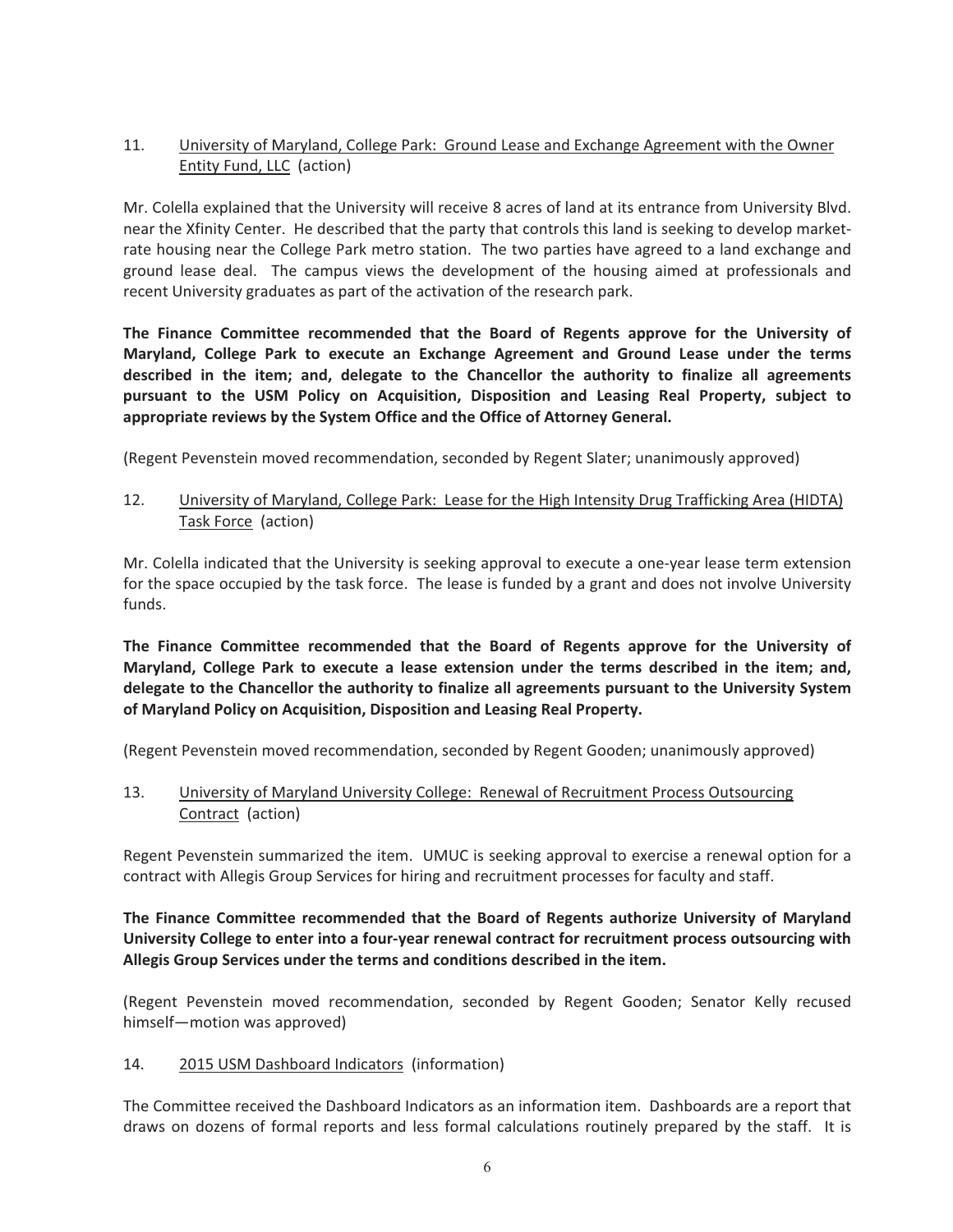designed to draw attention to specific areas that the Board may want to explore at greater depth. Dr. Passmore indicated that 76% of the indicators are stable or improving, with solid consistent performance against the competitor state peers. Dr. Passmore noted that there was a short version of the indicators at the System level included in the package, and a full version online including institutions, peer and definitional information and other material.

The report was accepted for information purposes.

# 15. Brief Discussion on Potential Tuition Strategies related to Contractual Arrangements (information)

Mr. Vivona advised the committee that a few institutions are examining new strategies to optimize enrollment and create more competitive pricing. He explained that he wanted to brief the regents on these efforts prior to coming before the Board with the Tuition and Fee Schedule in April.

The University of Maryland, Baltimore has two proposals it plans to bring to the Board for consideration. One is for a Federal Employee discount. At this point, it involves the School of Law seeking to address under-enrolled programs with a 10% discount of the tuition rate. Classes will be held primarily on-line or on the College Park campus. The School of Law also seeks to change the way it charges students in its JD program. The plan is to equalize the tuition amounts the JD full-time [day] program and the JD parttime [evening] program students pay over the course of the entire program.

The University of Baltimore is seeking to implement a 4-tiered tuition structure for Graduate students (not Law): in-state, regional, on-line and out-of-state. The regional rate would include students residing in DC, Northern Virginia (3 counties), Pennsylvania (3 counties) and Delaware. The on-line rate would be the same irrespective of residency. Both categories would charge the same as in-state rates.

#### 16. University System of Maryland: Review of Capital Improvement Projects (information)

Mr. Beck reviewed the status report. He noted that several construction awards were made during the period. Regent Gossett inquired about the turf field replacement appearing twice on the report, once under construction award and once under project completions. Mr. Beck indicated the he would look into the entries. (Author's note: The project was constructed and completed during the reporting period. A \$2.7M budget was approved for the project based on a program approved by the State. This total included design and engineering fees, a contingency, and project management/inspection cost.)

The report was accepted for information purposes.

Prior to adjourning the session, Regent Pevenstein reminded the committee members that they had heard from Ms. Susan Niezelski during the last meeting regarding the implementation of UMCP's tuition pricing differential. She had explained that because her son earned 34 Advanced Placement credits prior to coming to the University, he entered his second year of college with over 60 credits—triggering the differential pricing action. As a result, he was assessed the differential charge in just his "sophomore" year. At the time, several committee members noted that she raised a legitimate concern that should be looked at and addressed by the campus.